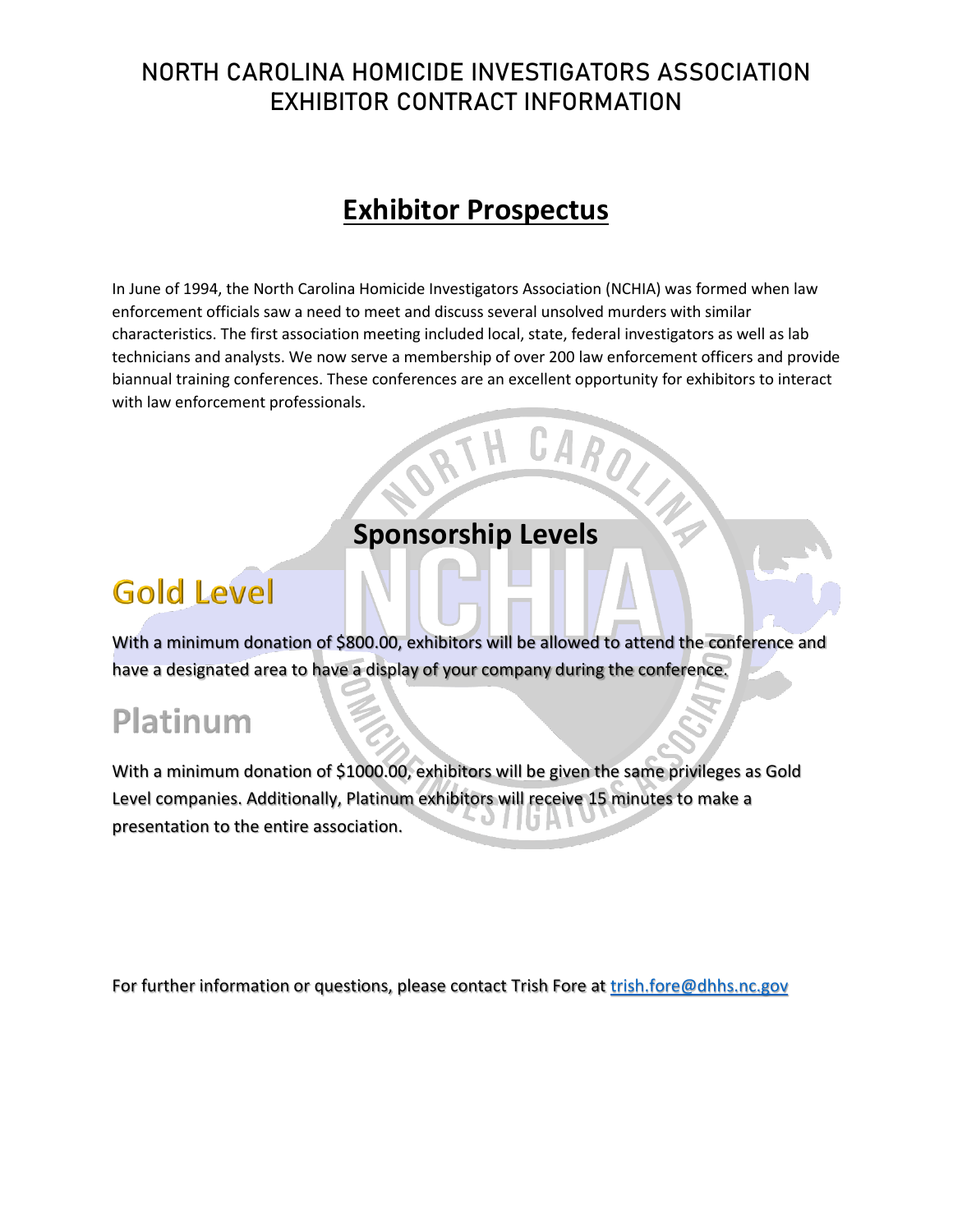### NORTH CAROLINA HOMICIDE INVESTIGATORS ASSOCIATION EXHIBITOR CONTRACT INFORMATION

| <b>Contract for Exhibit Space</b> |                             |
|-----------------------------------|-----------------------------|
|                                   |                             |
| <b>Contact Person:</b>            | Contact#                    |
| Person Attending:                 | Contact #                   |
| Company Address:                  |                             |
| Email Address:                    |                             |
|                                   |                             |
| Level of Sponsorship              |                             |
| Gold Level (\$800)                | WESTIGATORS                 |
| Platinum Level (\$1000)           |                             |
|                                   | <b>Special Sponsorships</b> |
|                                   |                             |
| Social Gathering (please specify) |                             |